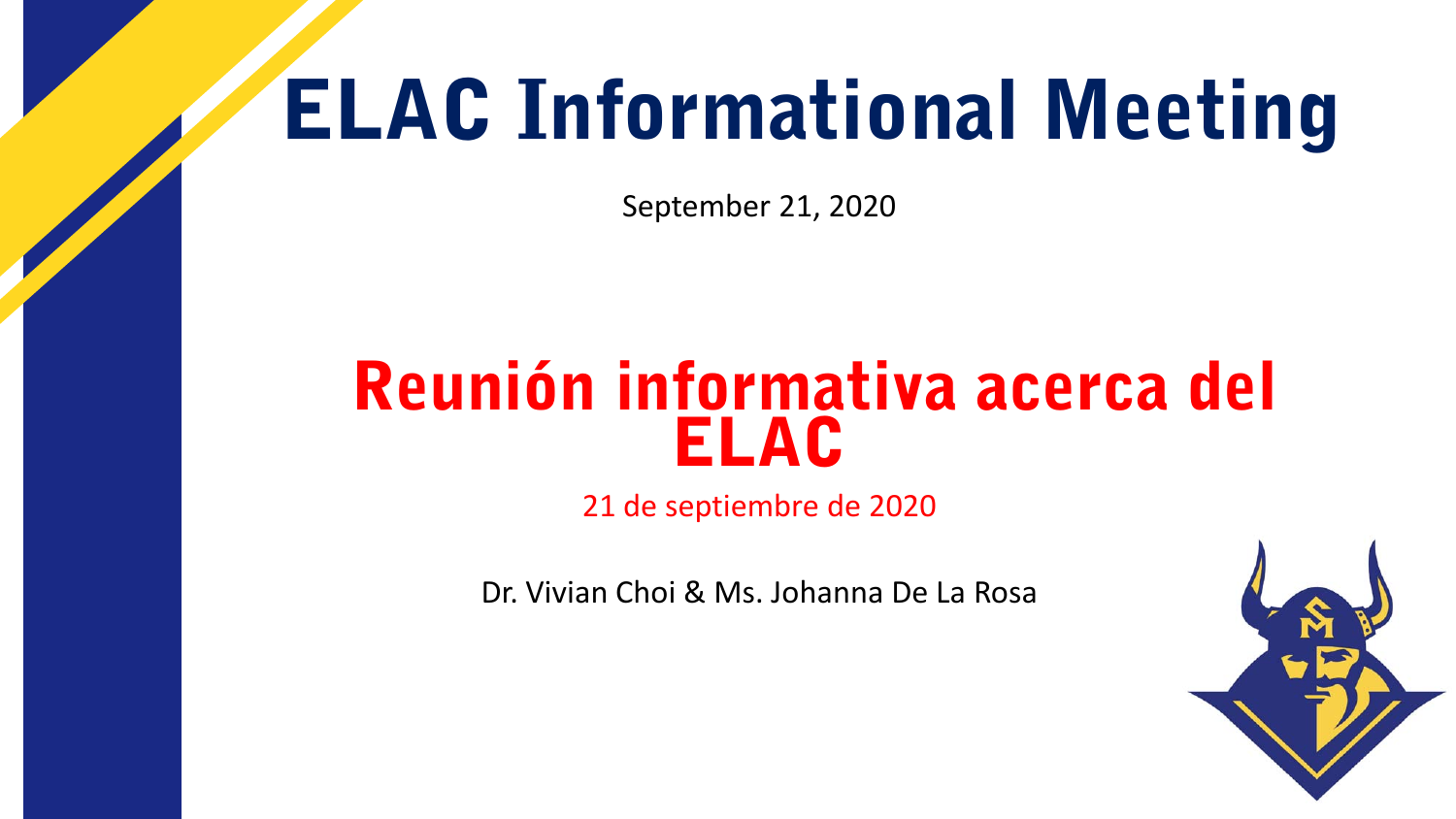Bienvenidos a la Reunión Informativa del ELAC. Interpretaremos la reunión consecutivamente.

Consecutive interpretation will be provided in Spanish.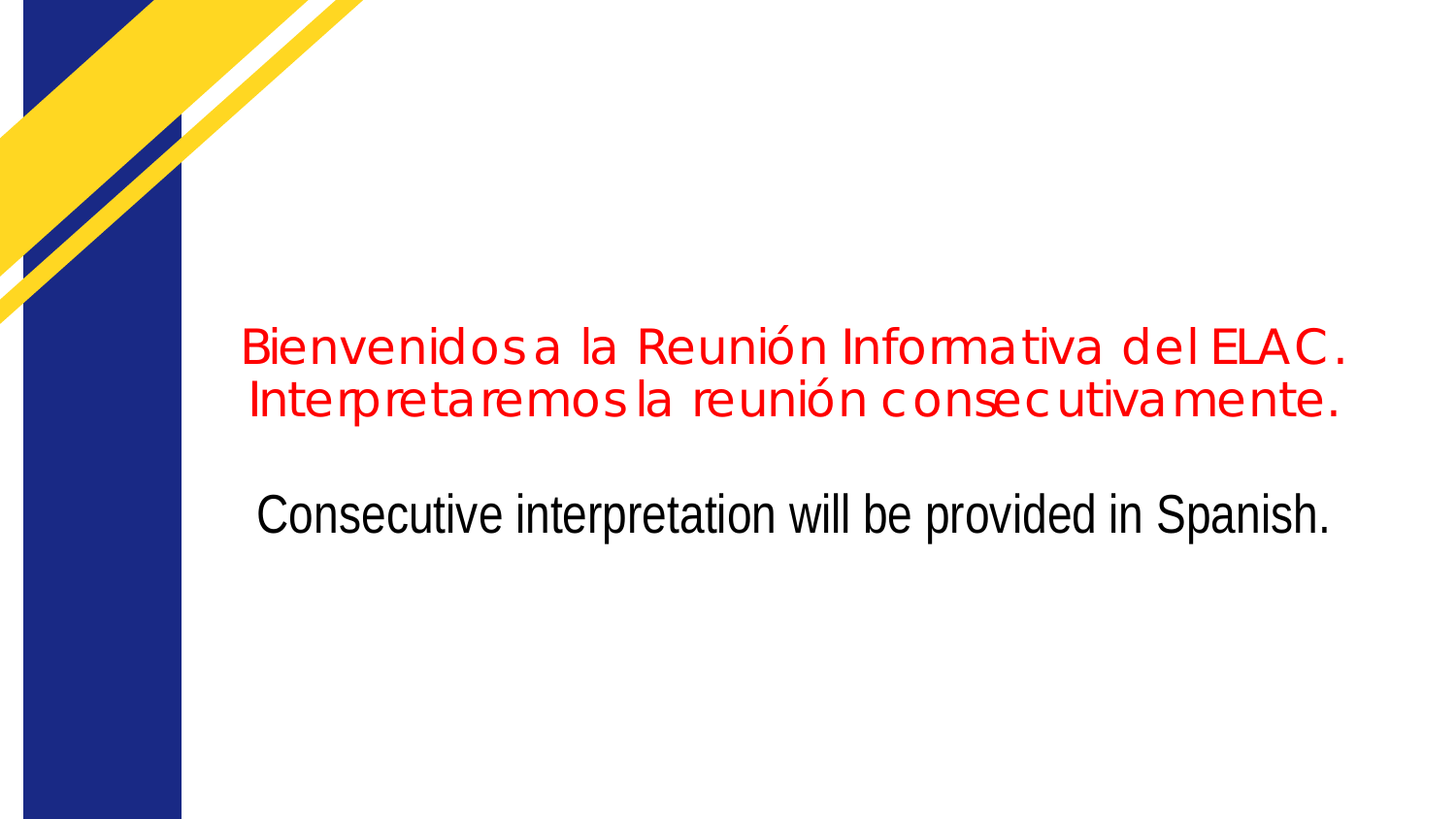# **Administration/ Dirección**



**Principal** Antonio Shelton



**S** House **Language Building** Hector Medrano, Principal 310-395-3204 x71269 hmedrano@smmusd.org



**M** House History Building, 1st floor

Lissette Bravo, Principal 310-395-3204 x71554 lbravo@smmusd.org



**O** House Business Bldg., 1st floor, B122

Lauren Paule Sheahan, Principal 310-395-3204 x71480 lpaulesheahan@smmusd.org



**English Building** 

Tristan Komlos, Principal

310-395-3204 x71136

tkomlos@smmusd.org

**iHouse!** 

**I House Innovation Building** 

Dr. Vivian Choi, Principal 310-395-3204 x71229 vchol@smmusd.org















Director Director Casa S Directora Casa M Directora Casa O Directora Casa H Directora Casa I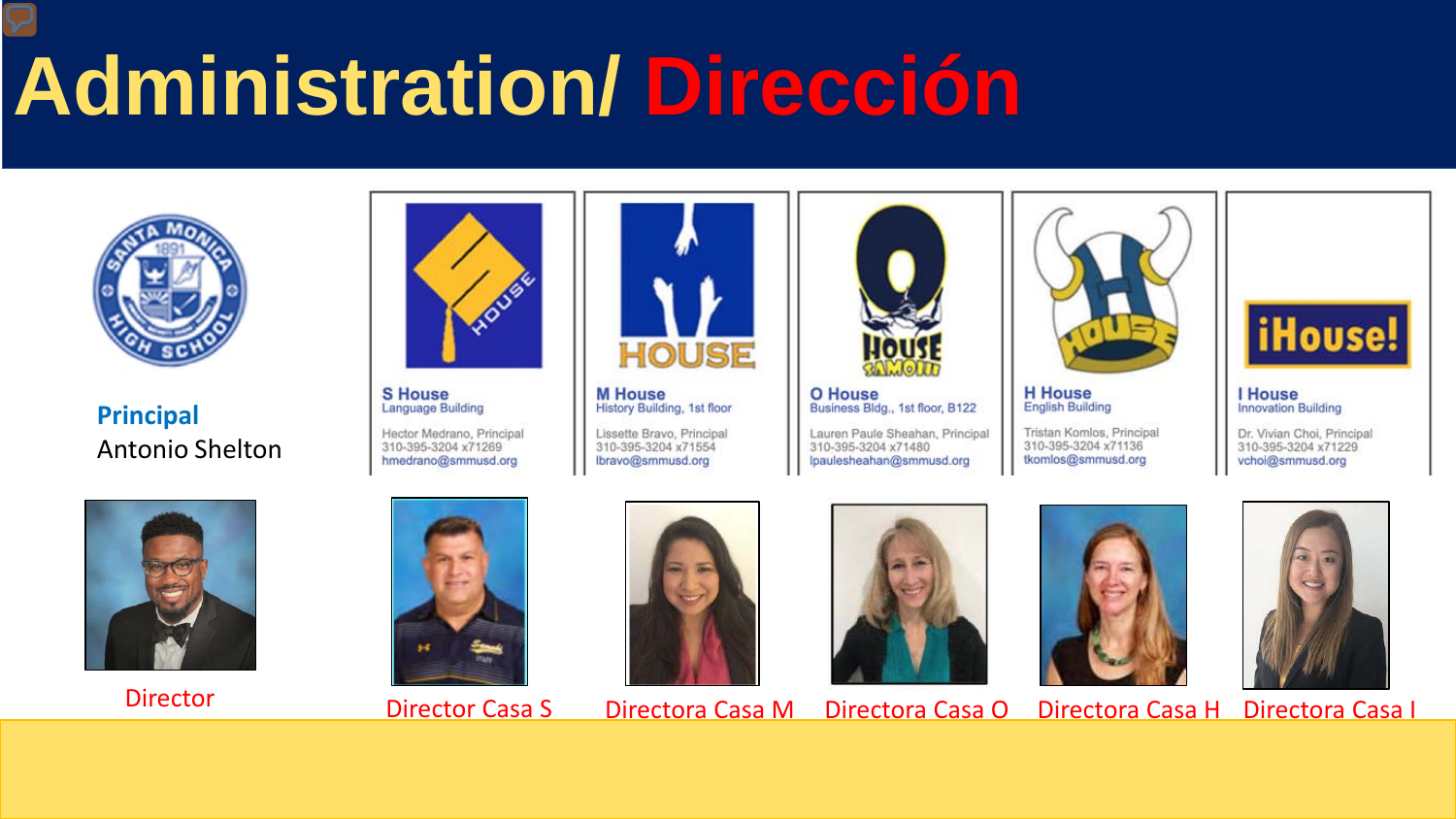## **Directors/ Directores**

#### **Activities Director Directora de Actividades** Sarah Paulis



**Athletics Director Director de Atletismo** Evan Fujinaga

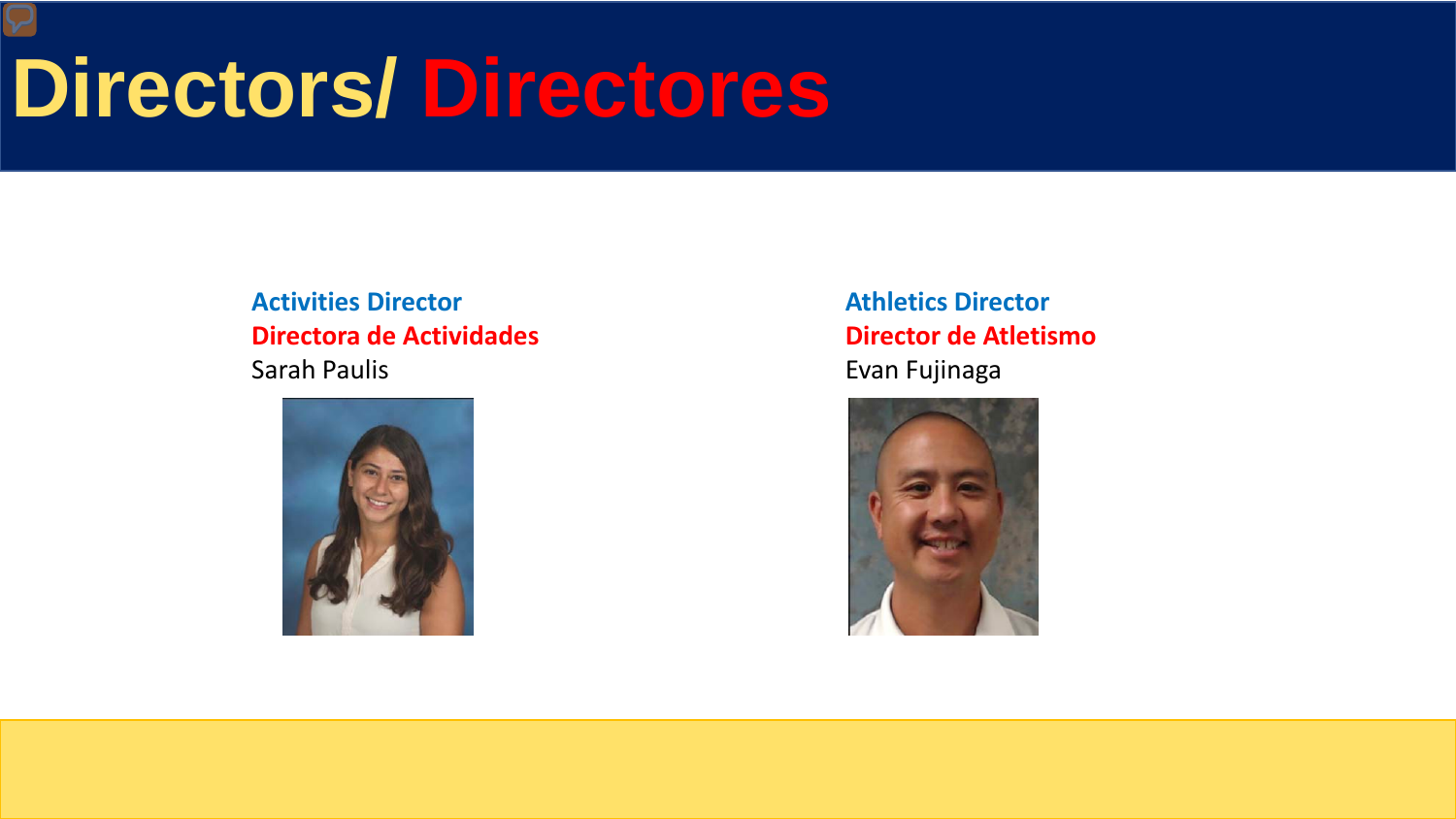# **Other Support/ Apoyo adicional**

• If you need additional support and more information including interpretation of communication, please reach out to our Bilingual Community Liaison.



Si necesita apoyo adicional y más información acerca de interpretaciones, por favor comuníquese con nuestra enlace comunitaria.

**Bilingual Community Liaison Comunitaria de Enlace** 

Johanna De La Rosa jdelarosa@smmusd.org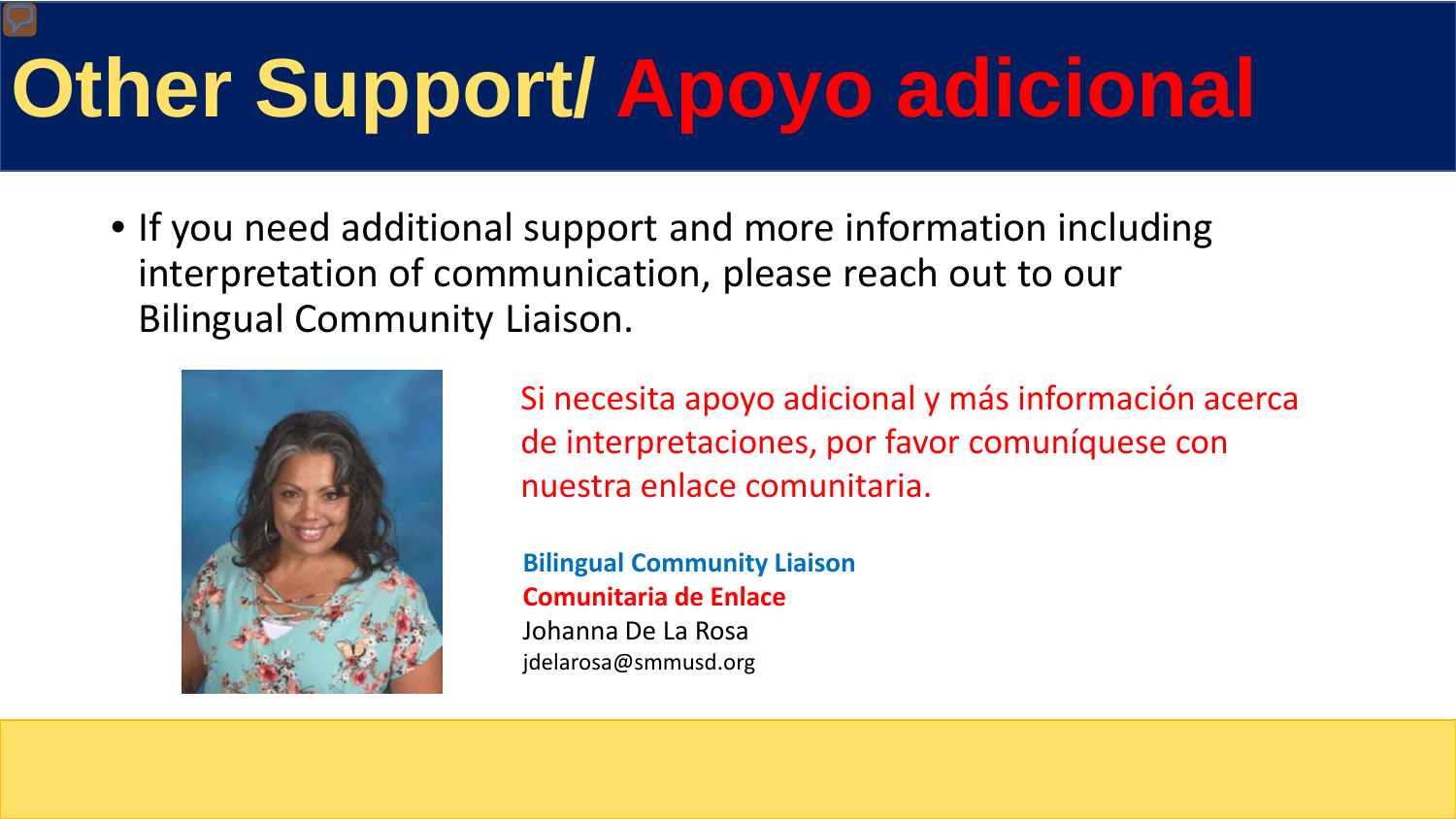## **House Assistants/ Asistentes**

**S House** Terry Morris



**M House** Jenny Chew



**H House** Joana Campos



**O House** Eileen Gilbert



**I House** Chanee Washington

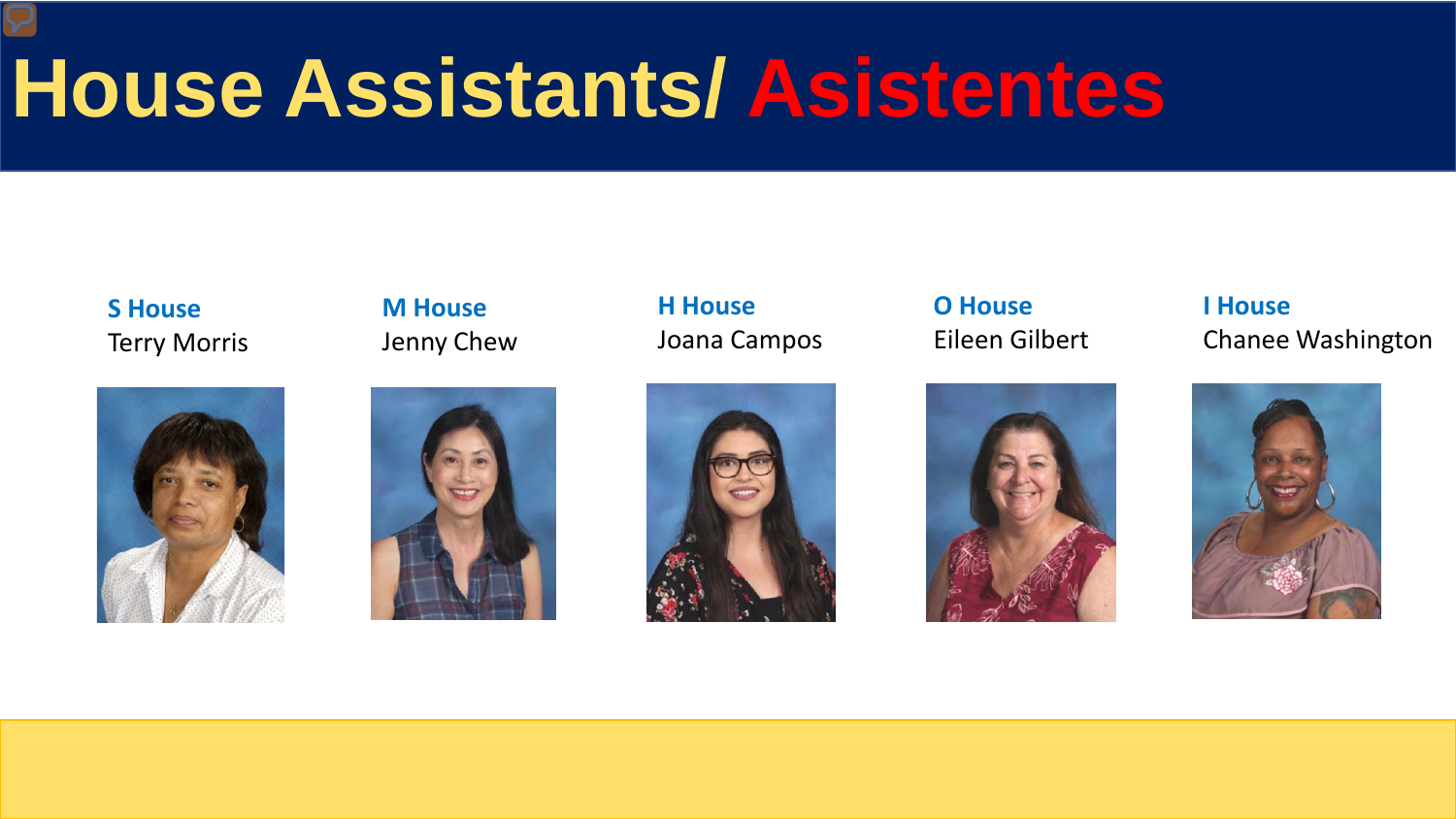# **Other Support/ Apoyo adicional**

• If you need additional support and more regarding English learner programs, ELPAC testing, and redesignation criteria, please contact Adrienne Karyadi.



Si necesita apoyo adicional y más información acerca de los programas para los aprendices del inglés, el examen ELPAC y criterios de reclasificación, por favor comuníquese con Adrienne Karyadi.

akaryadi@smmusd.org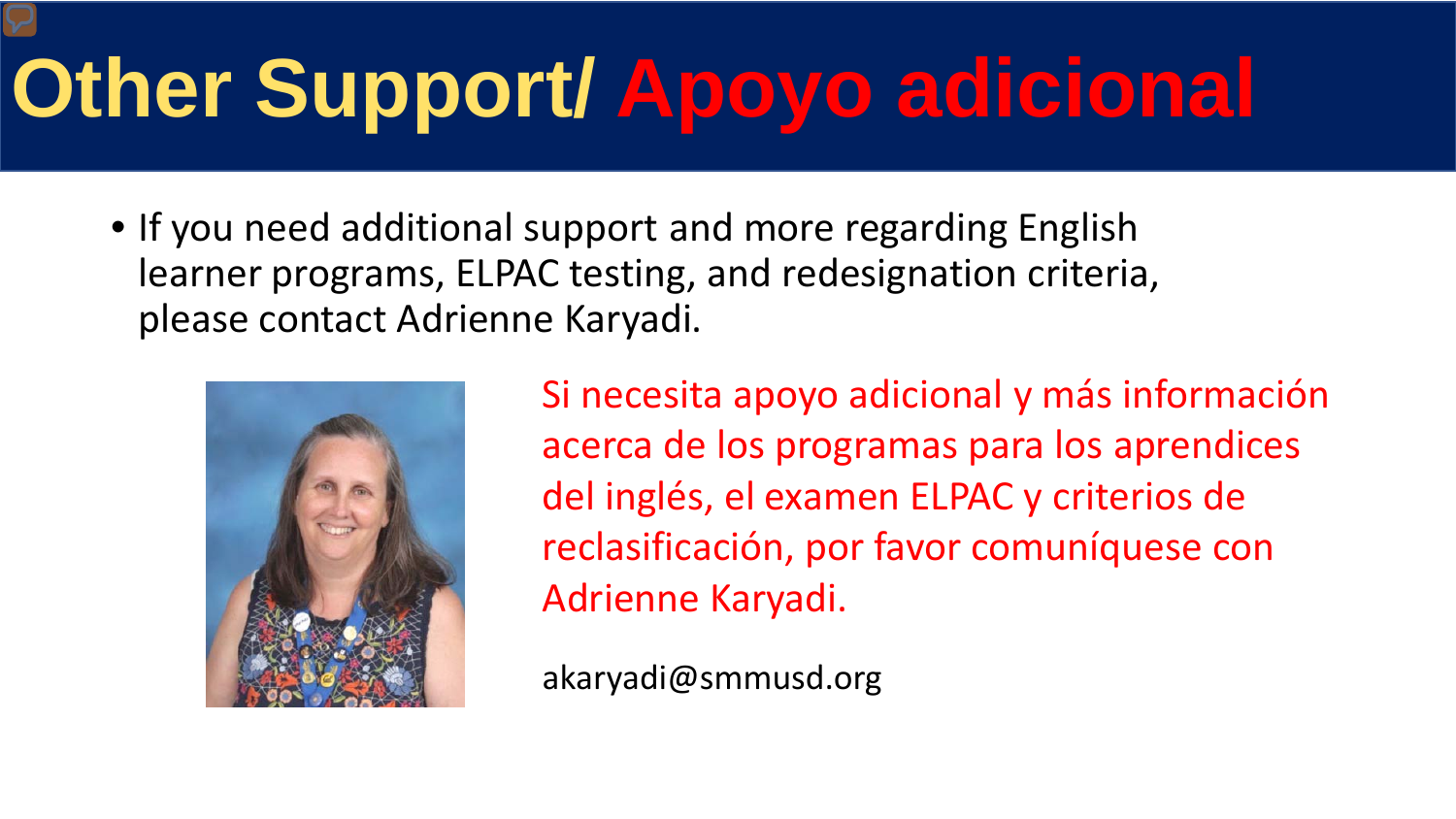# **Other Support/ Apoyo adicional**

- Hazel Tercero- Community Schools Specialist/ Especialista de escuelas comunitarias
	- [htercero@smmusd.org](mailto:htercero@smmusd.org)

- Cesar Flores- Educational Community Worker/ Trabajador de educación comunitaria
	- [Cesardelat@yahoo.com](mailto:Cesardelat@yahoo.com)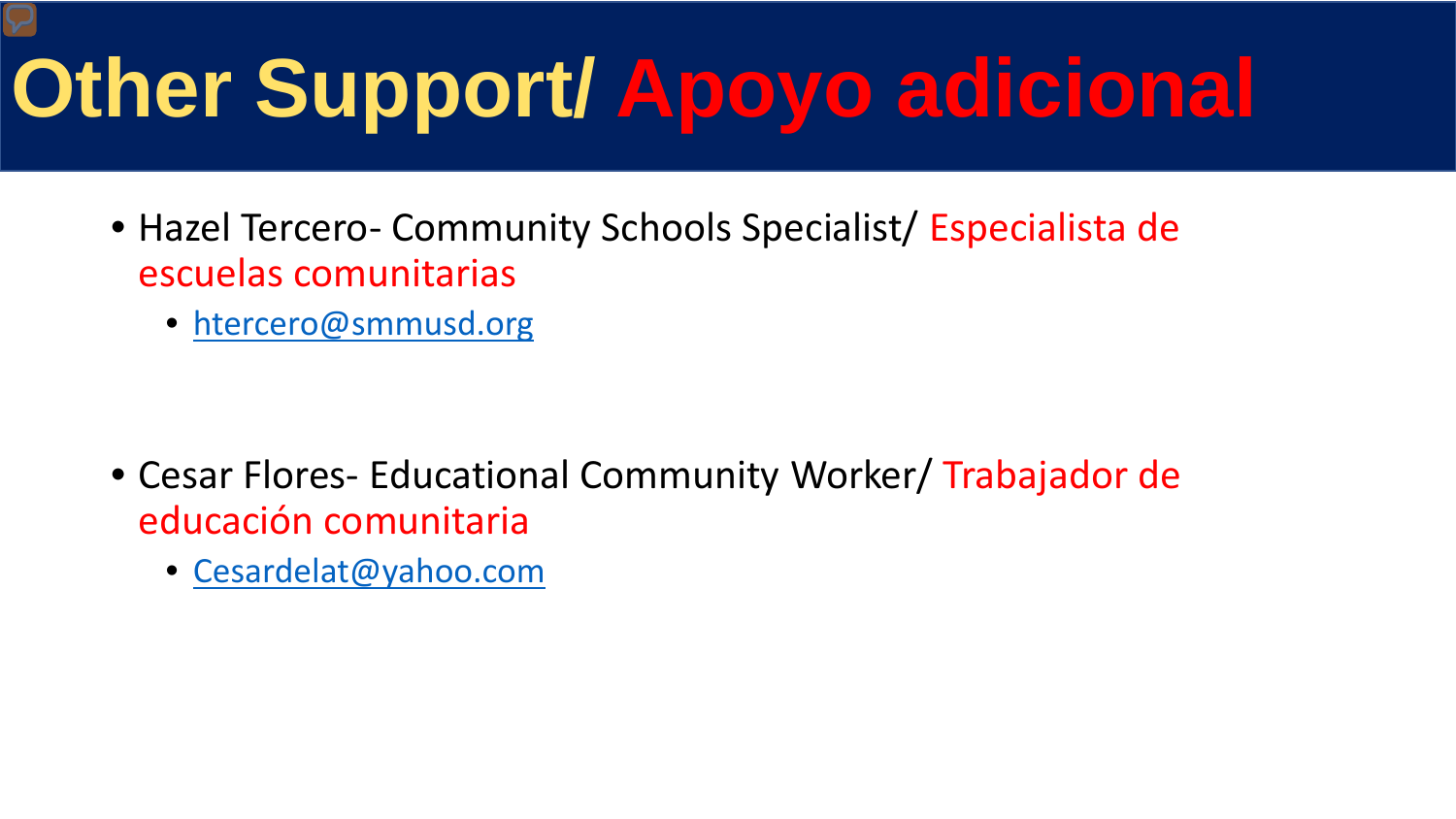## **[Teacher Leaders/ Maestros líderes](https://youtu.be/t_2mRFO-5r4)**















TL Emeritus TL Emérita Meredith Louria









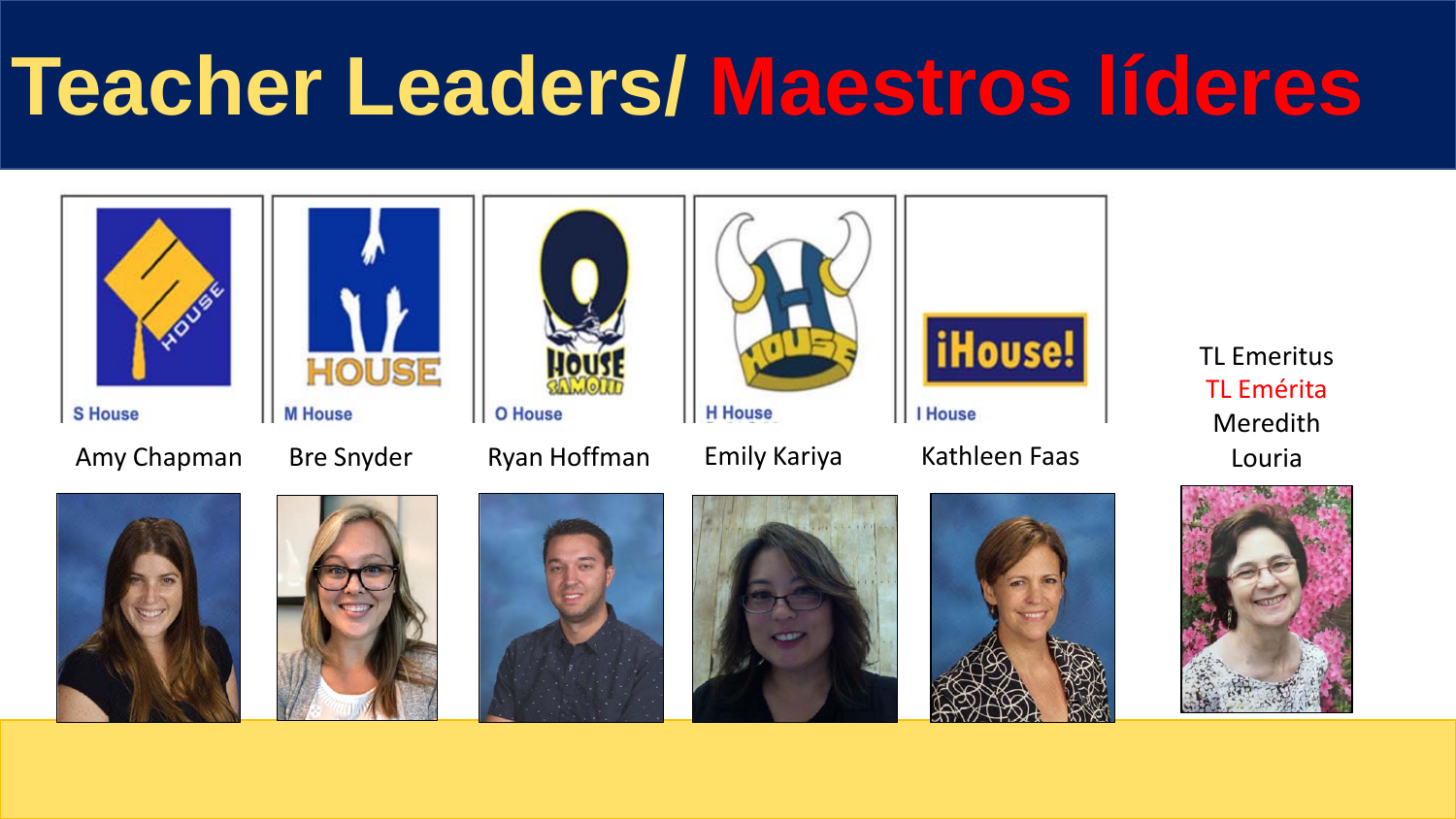## Samohi School Goals/ Metas de Samohi

#### **Goal 1 / Meta 1:**

All students are ready for college and careers. Todos los alumnos están preparados para la universidad o carreras

#### **Goal 2 / Meta 2:**

English Learners will become proficient in English while engaging in a rigorous, standardsaligned curriculum in the core content areas.

Los aprendices del inglés serán competentes en inglés mientras se involucran con un plan de estudios rigurosos alineados a los estándares en las materias esenciales.

#### **Goal 3 / Meta 3:**

All students engage in schools that are safe, well-maintained, and family friendly. Todos los alumnos se involucran en escuelas que son seguras, bien mantenidas y amigables para la familia.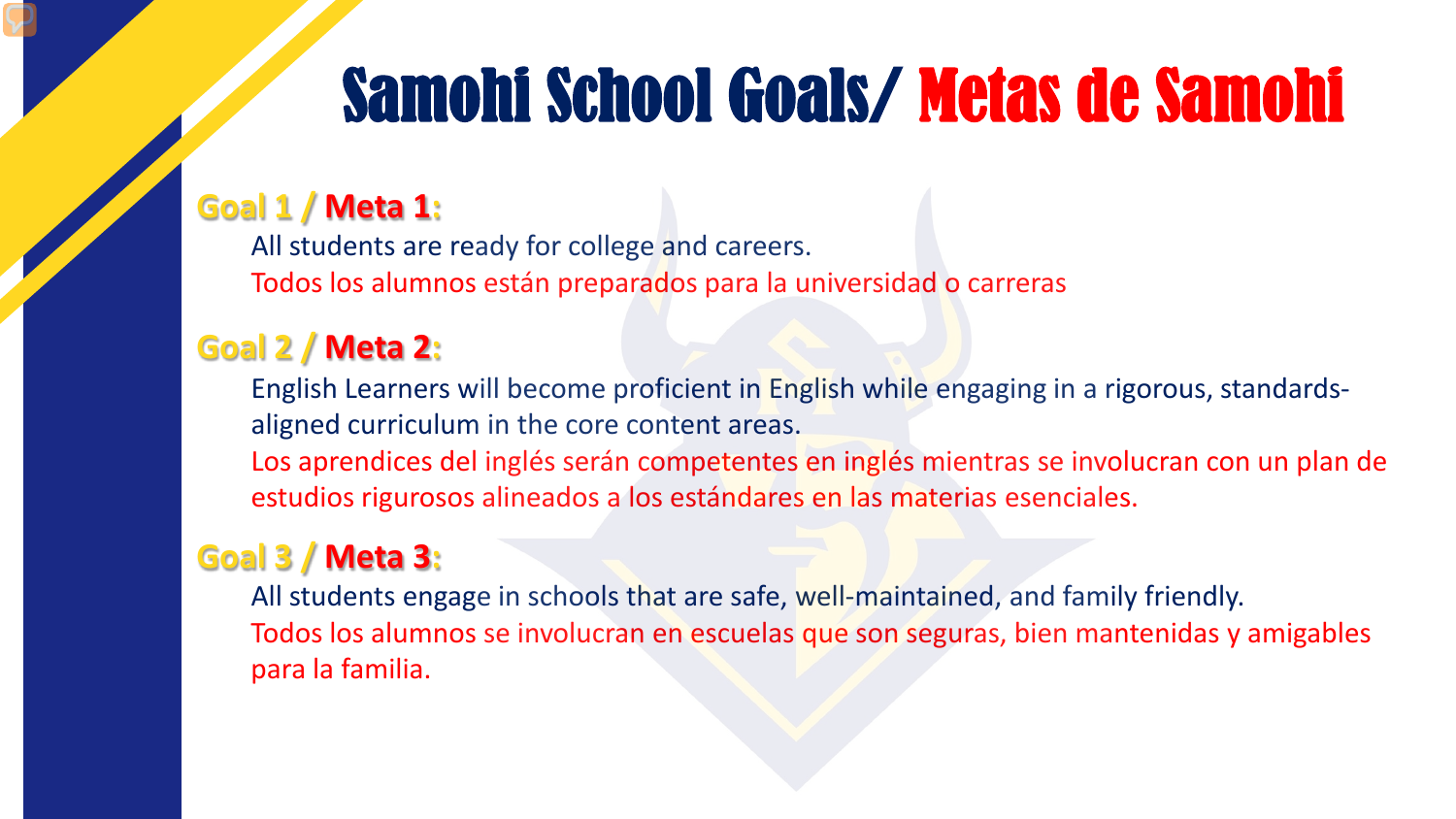## Purpose of ELAC / Propósito del ELAC

- A California public school with 21 or more English Learners must form an ELAC
- Una escuela pública de California con más de 21 aprendices del inglés debe formar un ELAC
- A meeting place for English Learner parents and those interested in the well-being of EL students:
- Es un lugar de reunión para padres de aprendices del inglés y a los que se preocupan por su bienestar:
	- To express their concerns and ideas/ Para expresar sus preocupaciones e ideas
	- To acquire effective home strategies/ Para adquirir estrategias efectivas para el mejoramiento estudiantil en casa
	- To become informed about EL Rights/ Para estar informados acerca de los derechos de los alumnos aprendices del inglés
	- To make recommendations to the School Site Council/ Para hacer recomendaciones al Consejo Escolar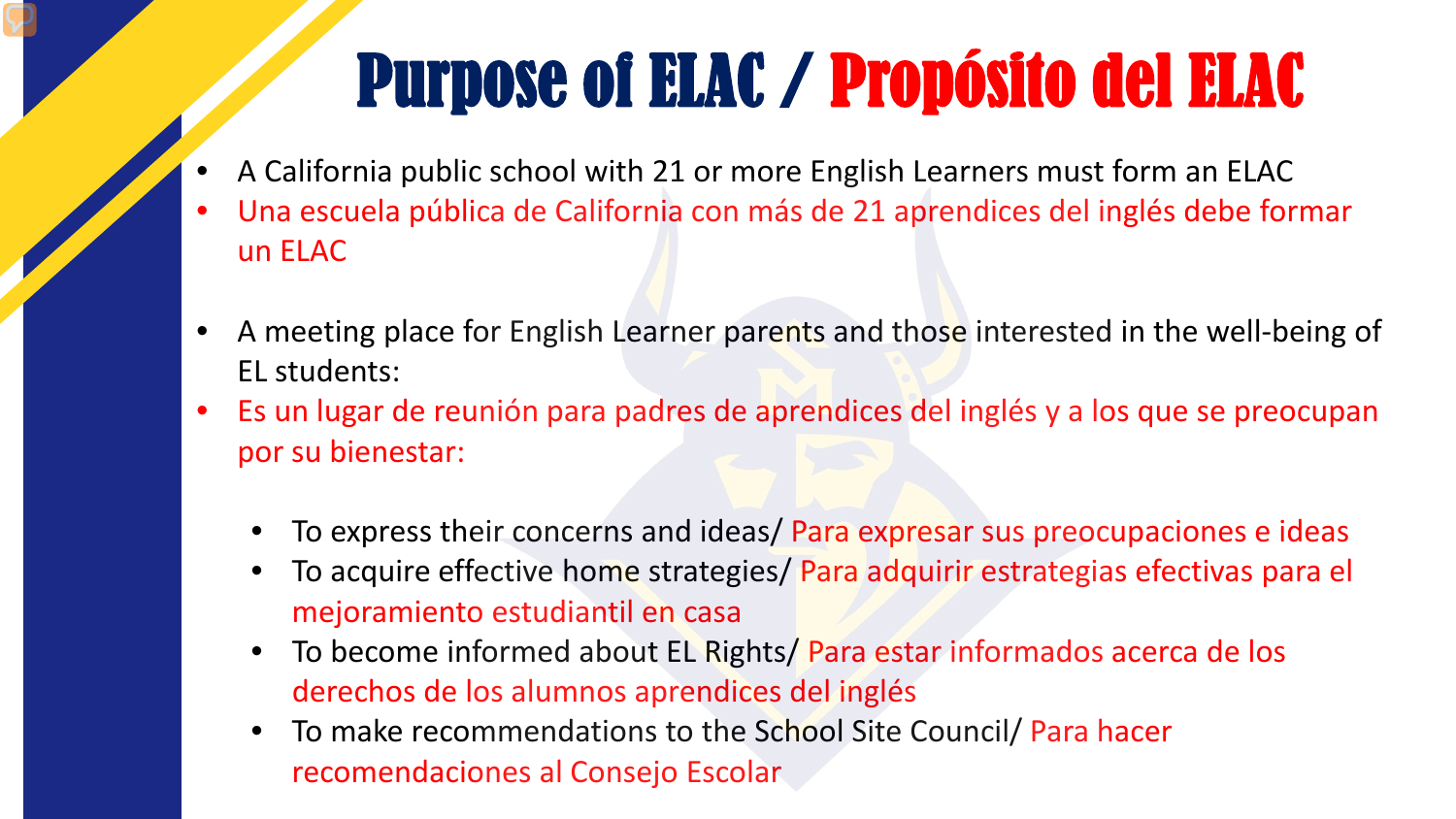## ELAC Officers/ Oficiales del ELAC

- **President/ Presidente** 
	- **Nilda Suazo**
- **Vice-President/ Vice-Presidente**
	- **Rosa Lopez**
- **Secretary/ Secretaria**
	- **VACANT - VACANTE**
- **DELAC Representative/ Representante del DELAC**
	- **Ninfa Hernandez**
- **Alternate DELAC Rep/ Representante alterno del DELAC**
	- **VACANT - VACANTE**
- **Members/ Miembros**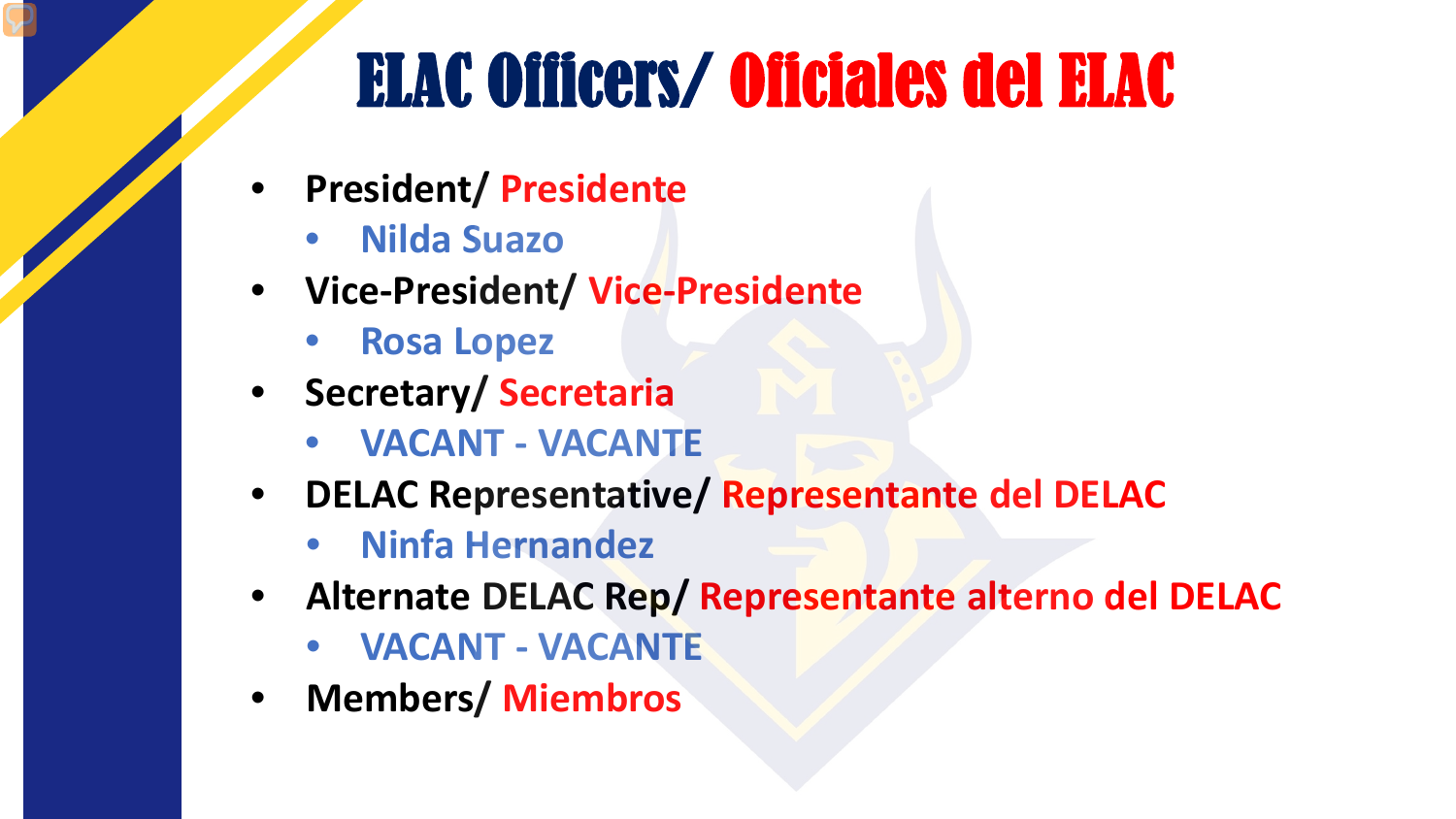### President/ Presidente

- Facilitates all the ELAC Meetings/ *Facilita todas las reunions del ELAC*
- Plans the agenda in collaboration with administrator/community liaison/ *Planea la agenda junto al administrador/enlace comunitaria*
- Maintains order during the meeting/ *Mantiene el orden durante la junta*
- Signs all letters, reports, minutes, and other communications for ELAC*/ Firma todas las cartas, reportes, actas, y otras comunicaciones del ELAC*
- Assumes other duties as assigned/ Asume otras responsibilidades como sean asignadas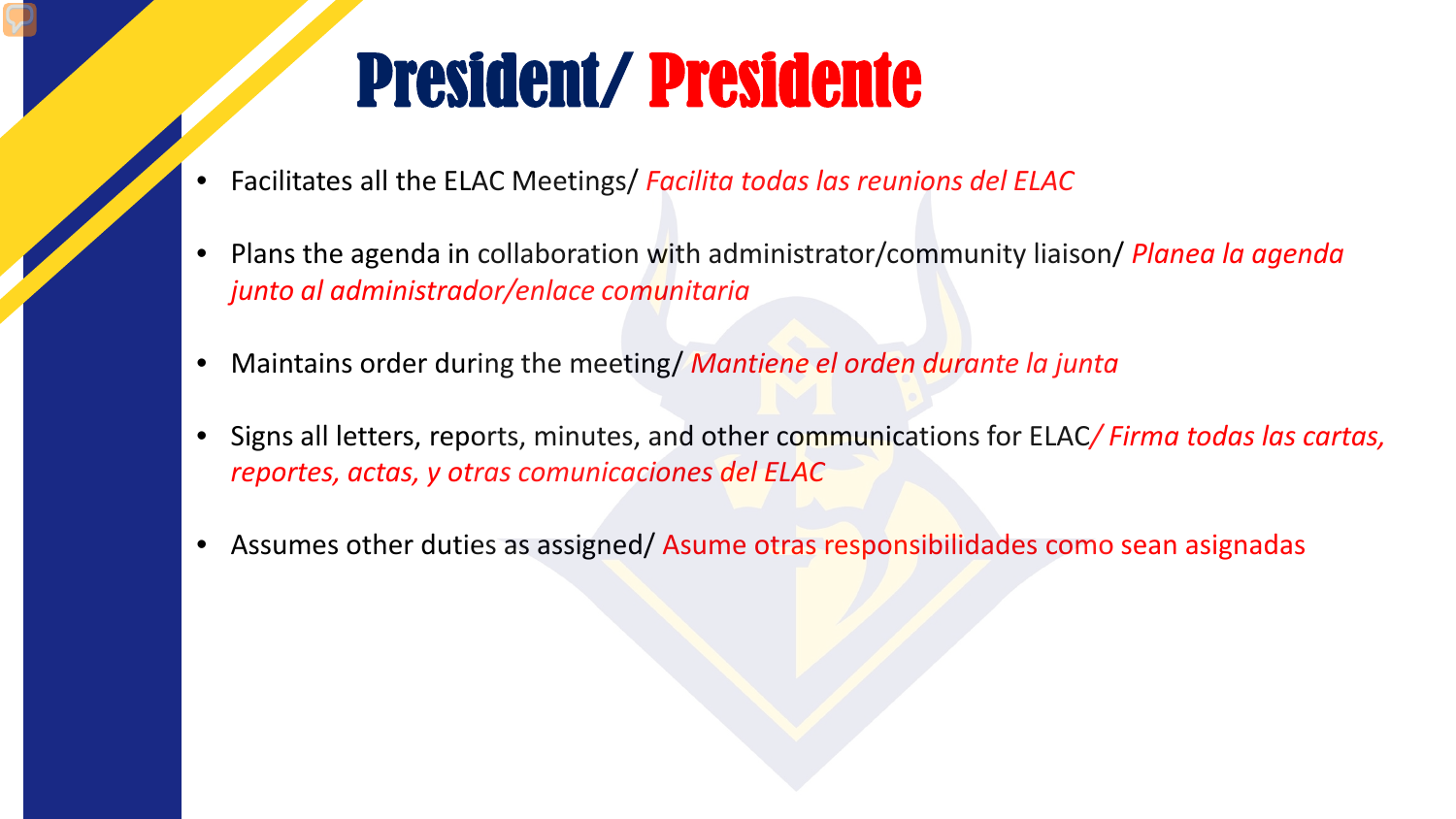## Vice-President/ Vice-presidente

- Assists the president/ *Asiste al presidente*
- Participates in the development of the monthly agendas/ *Participa en el desarollo de las agendas mensuales*
- Represents the president or the **ELAC** in assigned duties/ *Representa al presidente o ELAC en áreas asignadas*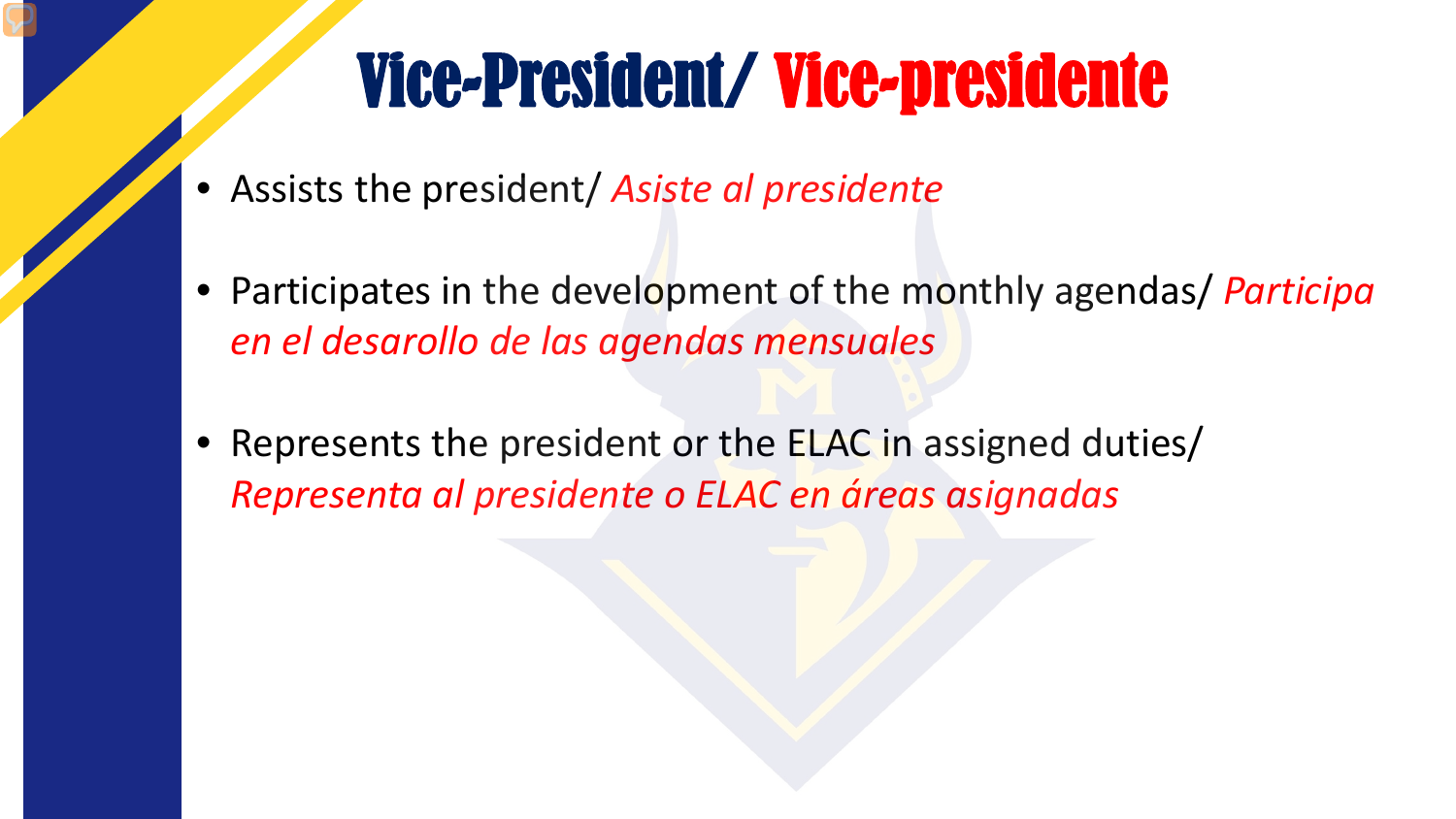### Secretary/ Secretaria

- Takes notes of the meetings and reads minutes/ *Toma apuntes de las reuniones y lee las actas*
- Performs such duties that are assigned by the chairperson / *Cumple con responsabilidades asignadas por el presidente.*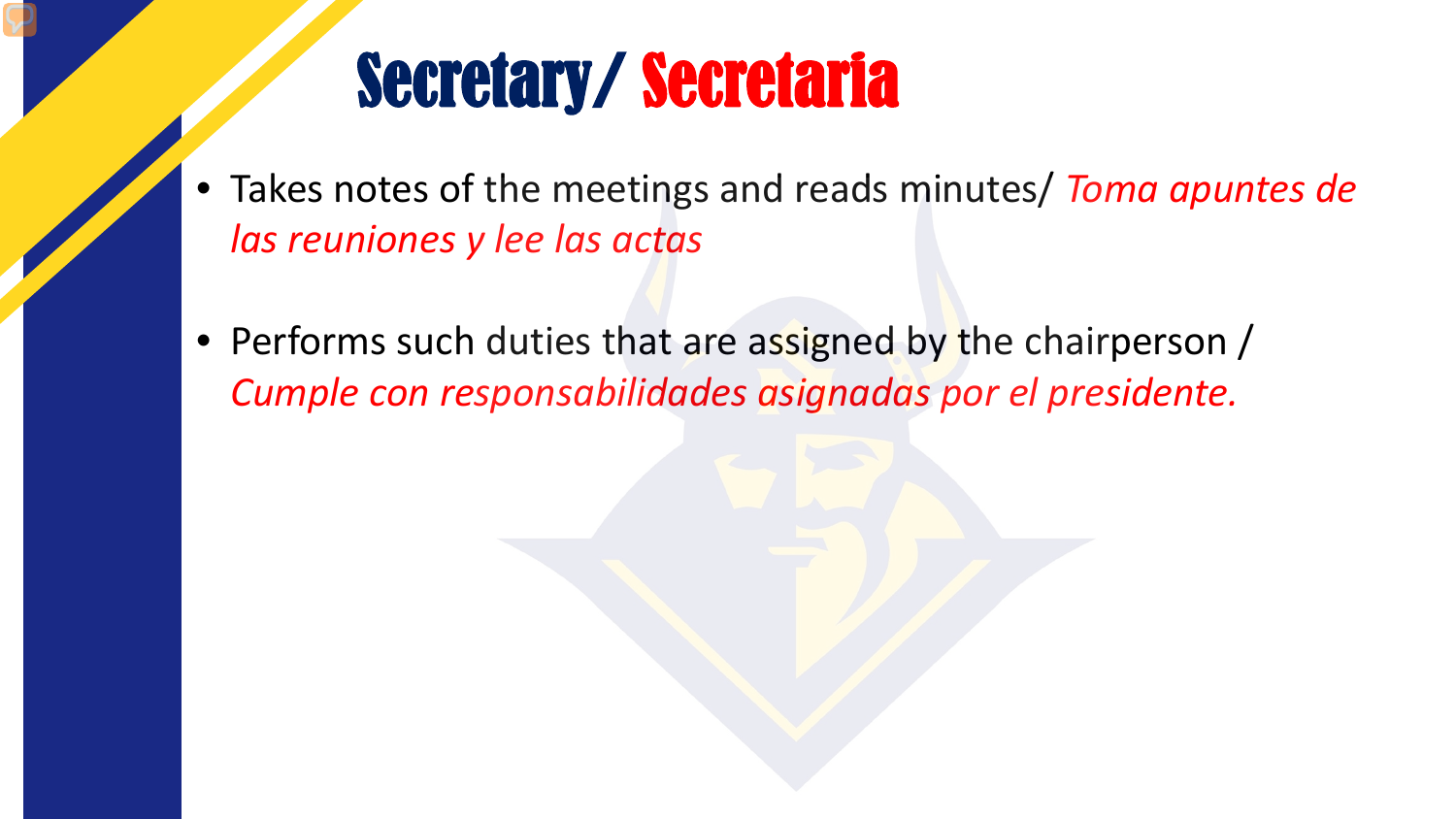### DELAC Representative and Alternate/ Representante del DELAC y Representante alterno

- Attends all DELAC meetings/ *Asiste a todas las juntas del DELAC*
- Receives input from the ELAC and shares the information with the DELAC / *Recibe reportes del ELAC y comparte la información con el DELAC*
- Provides the ELAC with information from the DELAC meetings/ *Provee al ELAC con información del DELAC*
	- Alternate/*Alterno*

Attends all DELAC meetings, if the representative cannot attend/ *Asiste a todas las juntas de DELAC, si el representante no puede asistir*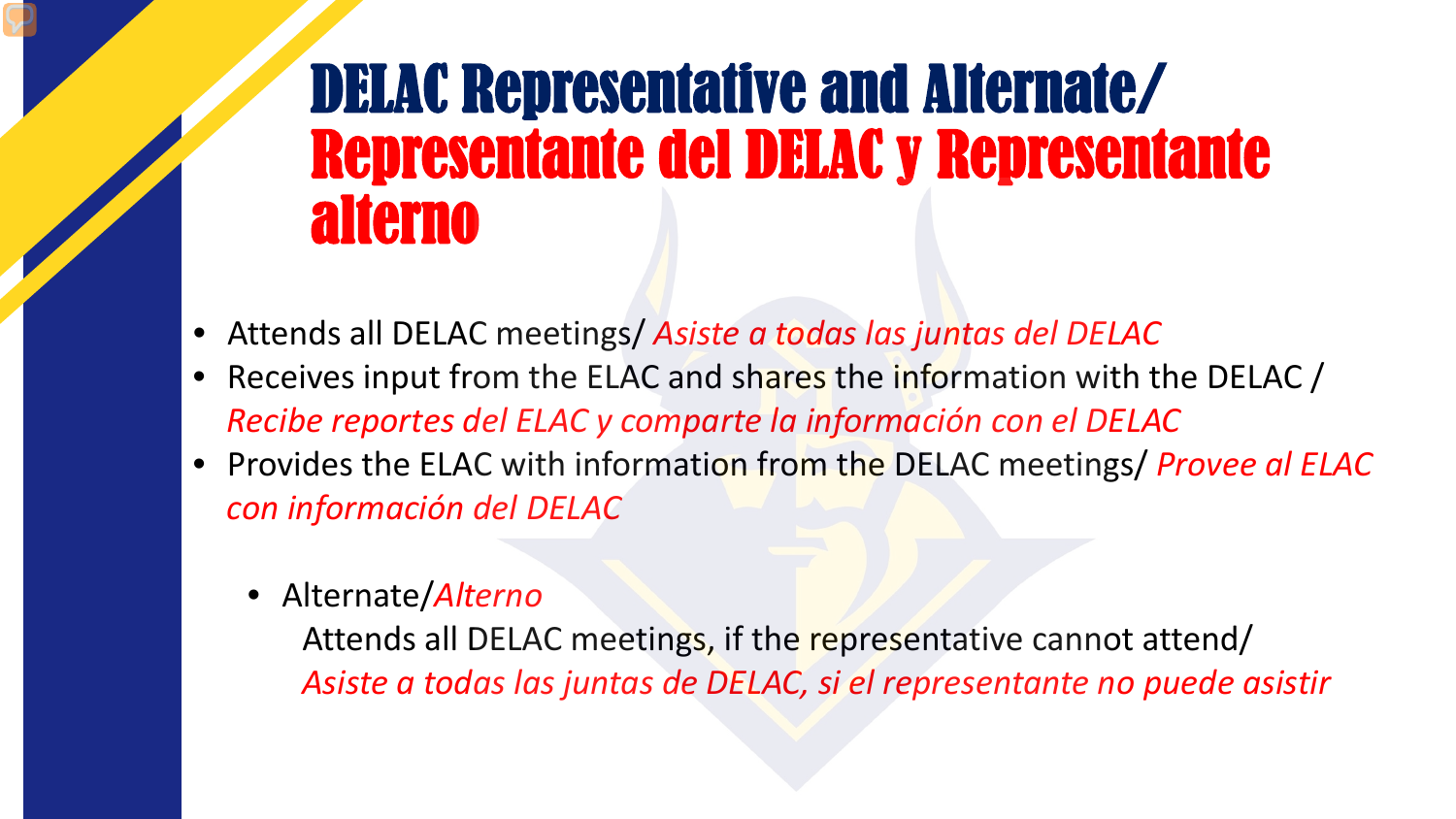### Elections/ Elecciones

• **The ELAC will vote at the next ELAC meeting to appoint the Secretary and the Alternate DELAC Representative**

• **El ELAC votará durante la próxima reunión del ELAC para elegir a la secretaria y el representante alterno del DELAC**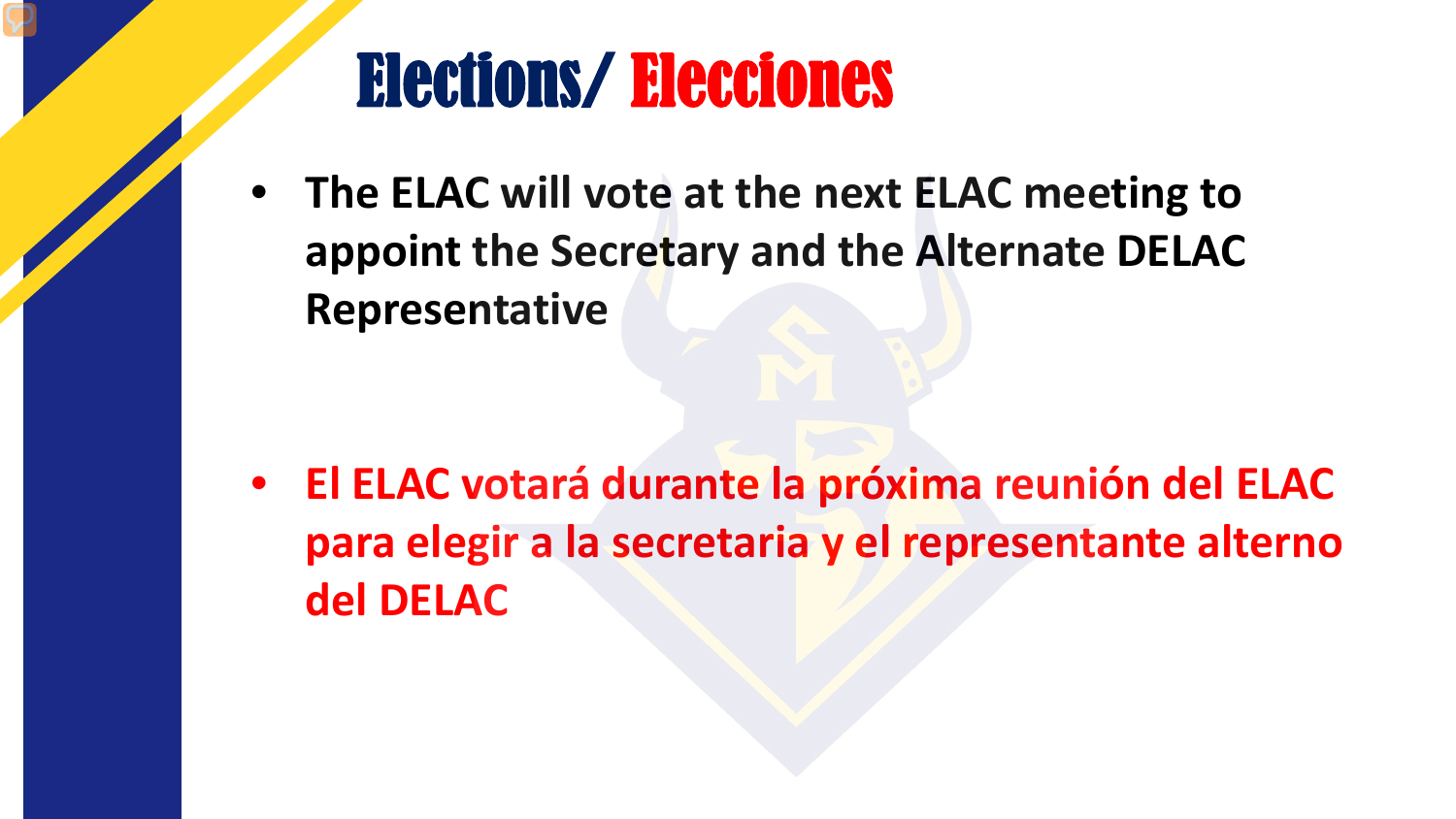### ELAC Meeting Dates/ Fechas de las reuniones del ELAC

**Via Zoom at 6:30pm/ Por Zoom a las 6:30 de la tarde**

**October 19, 2020/ 19 de octubre de 2020 January 25, 2021/ 25 de enero de 2021 March 15, 2021/ 15 de marzo de 2021 May 17, 2021/ 17 de mayo de 2021**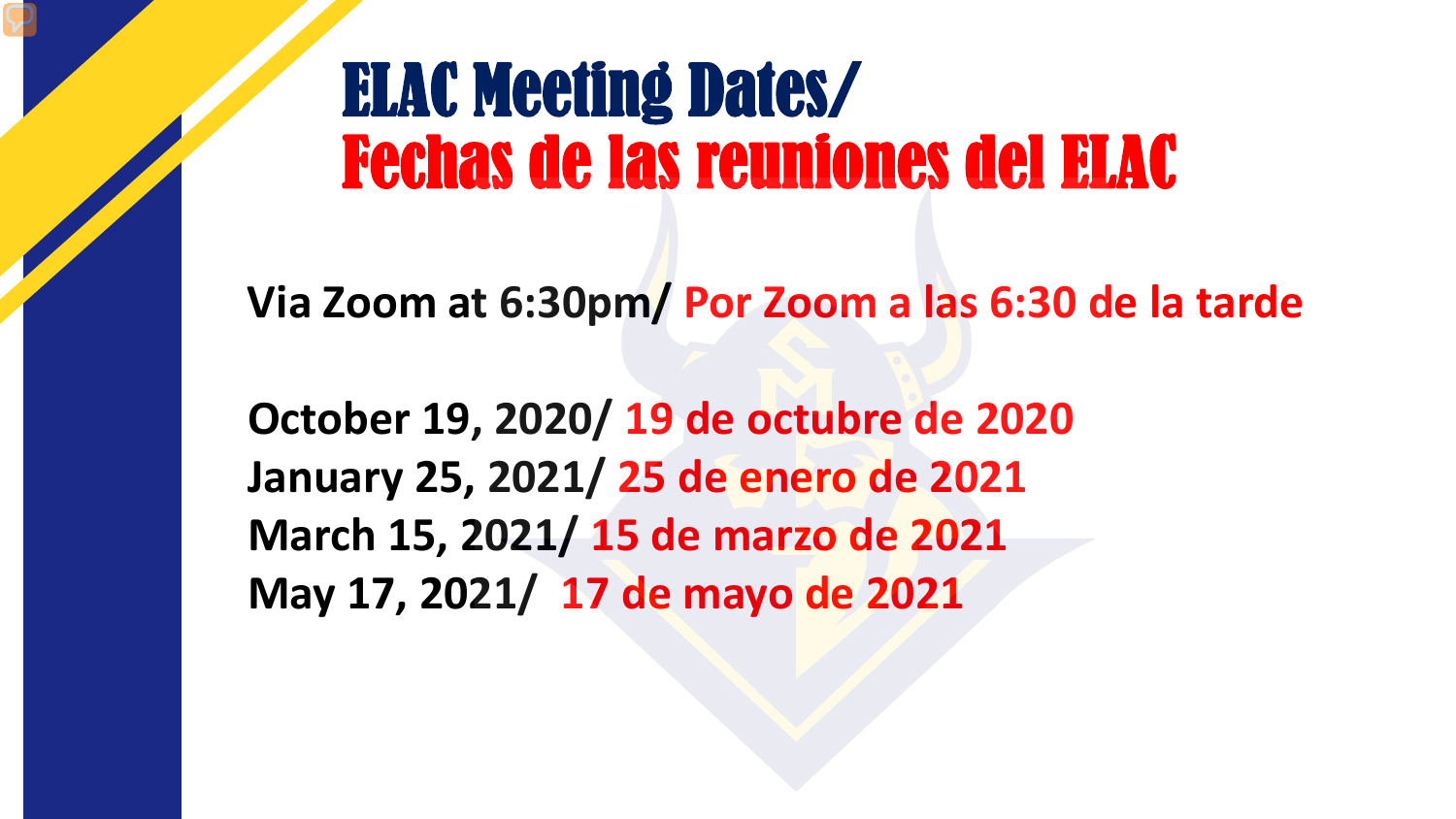### DELAC Meeting Dates/ Fechas de las reuniones del DELAC

**Via Zoom, 11:00 a.m.-12:30 p.m./ Por Zoom, 11:00 a.m.-12:30 p.m.** 

**October 5, 2020/ 5 de octubre de 2020 November 2/ 2 de noviembre de 2020 December 7/ 7 de diciembre de 2020 January 11/ 11 de enero February 1/ 1º de febrero de 2021 March 1/1º de marzo de 2021 May 3/ 3 de mayo de 2021**